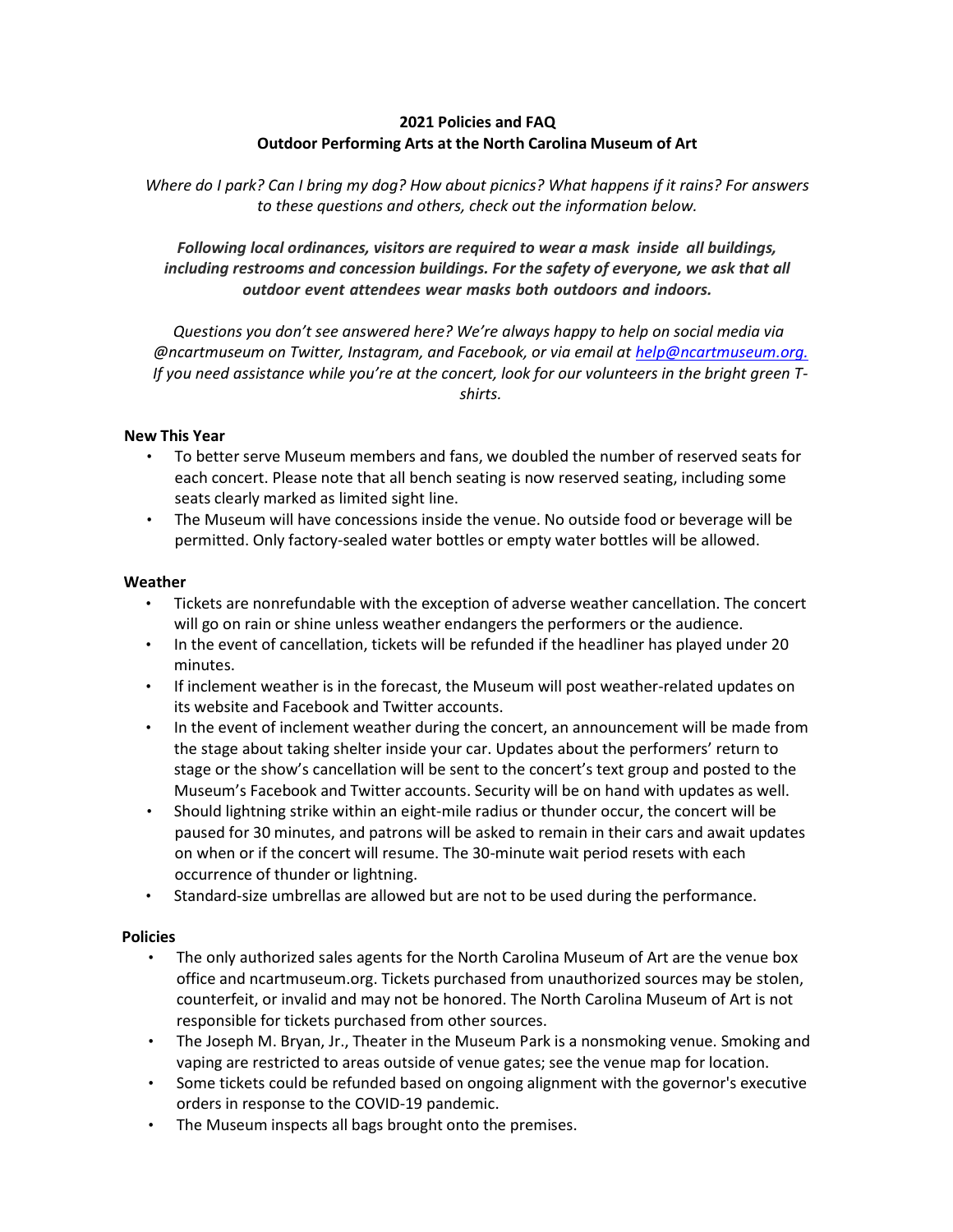### Food and Beverage

- Concessions are available in the venue.
- The NCMA offers a variety of beverages for purchase, including beer, wine, hard seltzer, and nonalcoholic drinks. You must be at least 21 years of age to buy and consume alcohol; IDs are checked at the point of sale.
- No outside food or drink permitted with the exception of factory-sealed water bottles.
- Refillable water bottles are allowed, but they must be empty when you enter the Amphitheater. Water fountains are available near the restrooms to fill your bottles once inside the gates.
- Coolers, ice chests, picnic baskets, and plastic storage containers for transporting food and ice are not allowed. Knives, wagons, and tables are also prohibited.

### Parking

- Free parking is available on campus in lots along Blue Ridge Road and close to the main Museum buildings.
- Campus parking may not accommodate everyone on sold-out concert nights. Once all parking spaces on the NCMA campus are filled, security staff will allow only cars with accessible parking permits and taxi/ride-share app drop-offs through the main entrance.
- If the entrance is closed when you arrive, please use concert parking on Reedy Creek Road across from the NCMA.
- Taxi and ride-share app drivers should make an immediate left after entering the campus and follow signage for drop-off, so riders can find the end of the line. (Please note: taxi and ride-share app drop-off is no longer located in the circular Plaza near the entry gates.) At the end of the show, please use the Plaza outside the entry gate for all taxi and ride-share app pickups.
- After the show the lots can be congested. Please allow time to exit the grounds and be mindful of pedestrians. Note that there are three exits.

# Accessibility

- Visitors with wheelchairs or limited mobility may be dropped off in the circular Plaza near the entry gates or park in an accessible parking space. Seating is available until the rest of their party reaches the gates through the line.
- Wheelchair seating and wheelchair-accessible restrooms will be available.
- Please contact Felicia Ingram (felicia.ingram@ncdcr.gov), manager of interpretation, accessibility, and diversity, with questions or to arrange assistance in advance. You may also contact the member and visitor services team at (919) 715-5923 or help@ncartmuseum.org with questions or to arrange in advance for assistance.

### **Tickets**

• Tickets and Membership is located inside East Building. Many shows sell out, so we encourage you to buy tickets in advance by visiting the Museum or ordering online.

### Text Group

• We can now text you with updates on the show. If there's bad weather or any other issue, we'll let you know via a text to your cell phone. (We promise not to send annoying frequent texts, just useful updates. Standard text and data rates apply, and you can stop at any time.)